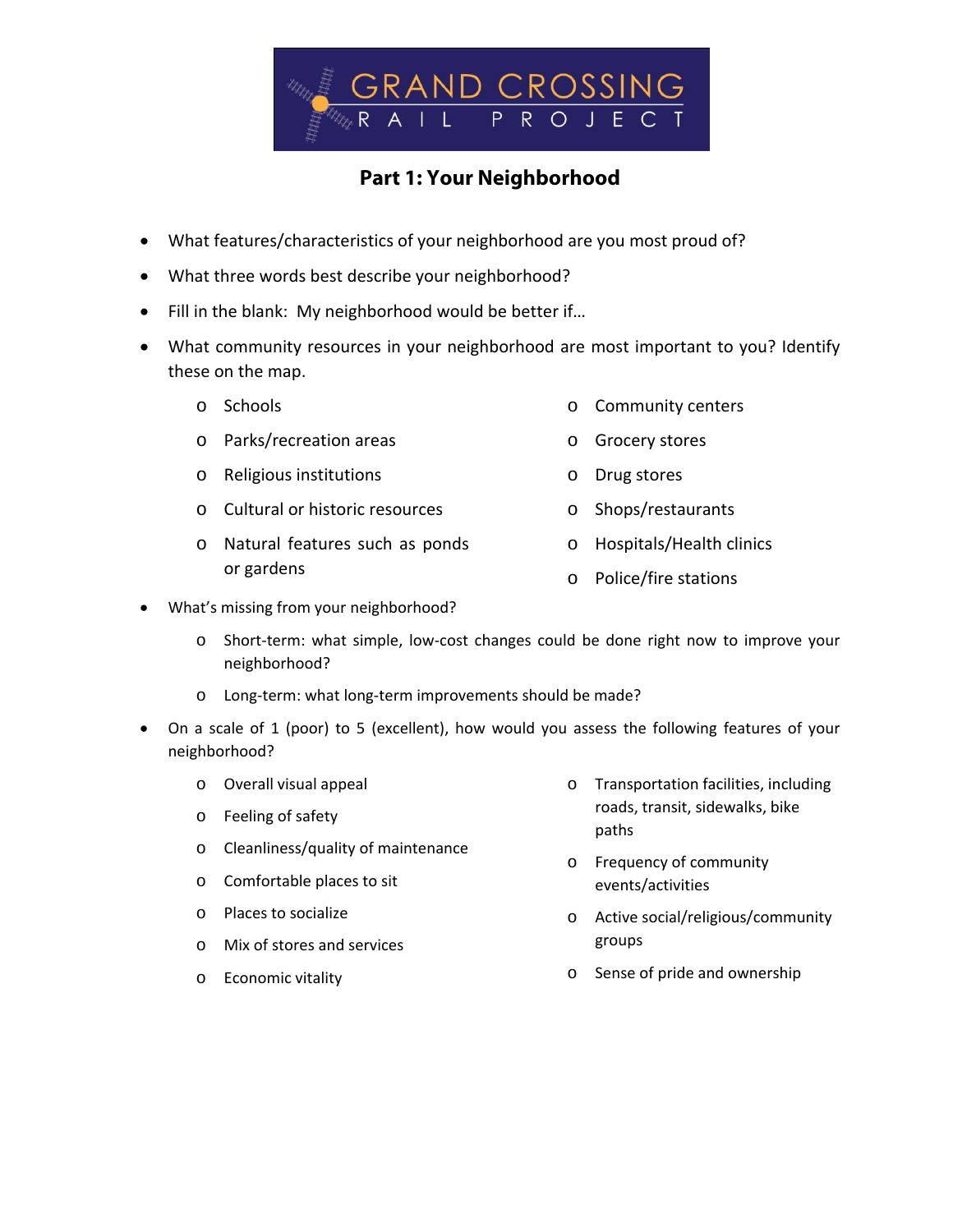

# **Part 2: Getting Around**

#### *A. Mapping Your Daily Journey:*

- Identify some of the routes you normally take to work/school and for regular errands (shopping, doctor appointments, etc).
	- o What combination of transportation modes do you take to get there? (walk, bike, bus, el, car, Metra, Amtrak)
	- o Do you feel you have reasonable options to travel a different way if conditions change (for instance, if the weather is bad, or if there are transit delays or unusual traffic)?

### *B. Your Experience with the Existing Rail System*

Even if you don't utilize Amtrak or Metra service yourself, the existing rail infrastructure is a major presence in your community and may affect both your travel experience and overall quality of life.

- Consider the following ways that the existing rail network may influence your daily routine, and tell us about your experience with each.
	- o Are you a rail passenger? How frequently do you ride Metra? Amtrak?
	- o Do your usual driving, biking, and/or walking routes involve crossing over or under railroad tracks at one or more locations?
	- o Can you see railroad infrastructure (tracks, viaducts, etc.) from your home or work?
	- o Can you hear trains from your home or work?
	- o Do you interact with the existing rail system in some other way?
- In general, what are the benefits of rail to your community?
- In general, what are the drawbacks of rail to your community?

#### *C. The Big Picture*

- What are the main transportation issues in your neighborhood? Think about all modes – walking, biking, driving, bus, rail.
- What one change would most improve your travel experience in your neighborhood?
- On a scale of 1 (poor) to 5 (excellent), how would you rate the condition of other rail transportation facilities in your neighborhood? (rail viaducts, conditions along tracks)